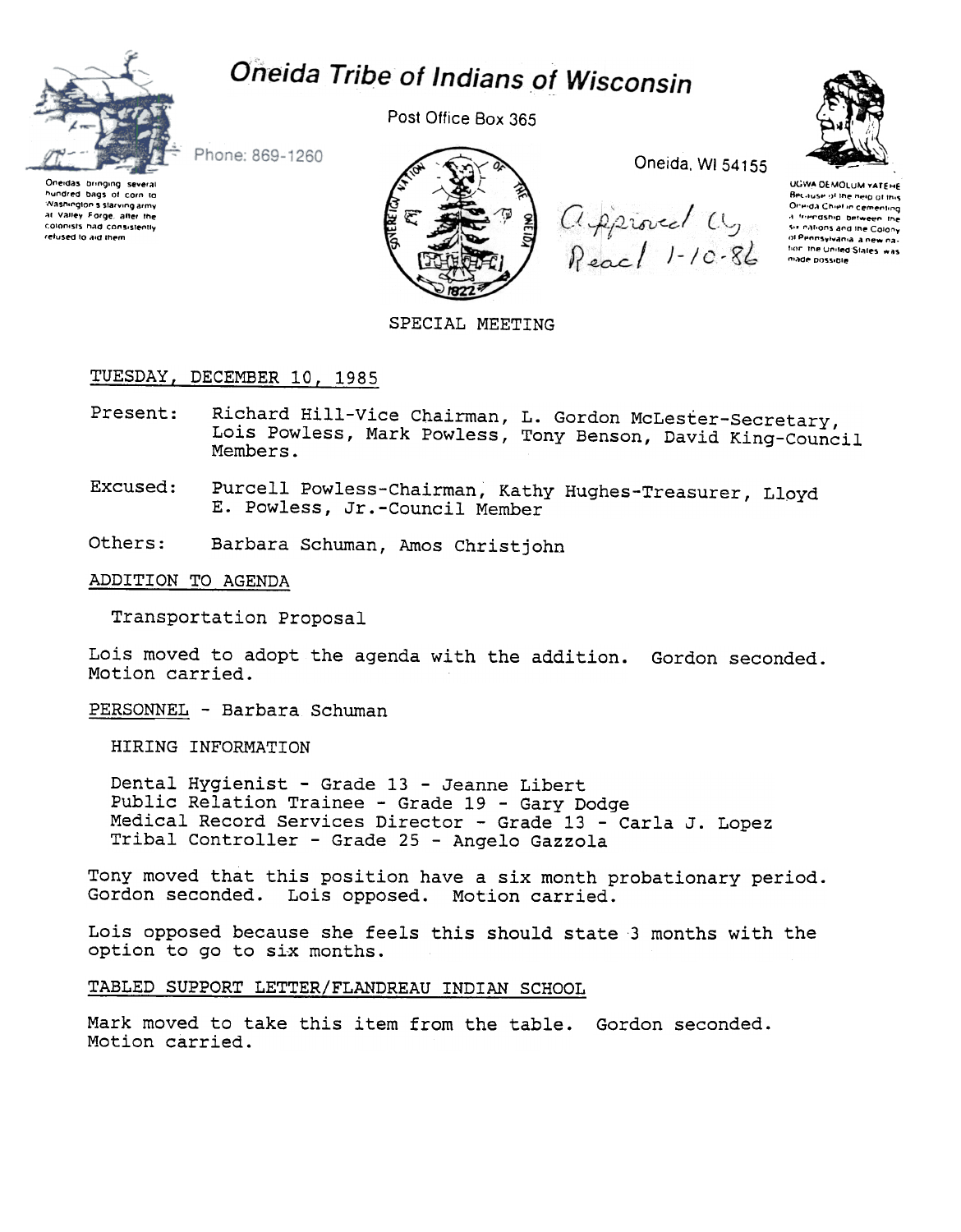Oneida Tribe of Indians of Wisconsin Special Meeting - December 10, 1985 Page 2

# FLANDREAU SUPPORT LETTER (CONTINUED)

The Oneida Tribe supports Resolution #85-2 of the Flandreau Indian School Board. The unique educations needs of Native American students are met in many ways. Flandreau Indian School i one of these ways. We encourage you to look into this situat. and suggest solutions to our concerns. Please find enclosed are letters from Flandreau students.

Mark moved to approve sending the support letter of Resolution #85-2 for the Flandreau Indian School. Tony seconded. Motion carried.

# FINANCE & APPROPRIATION RECOMMENDATIONS PER MEMO OF 12-6-85

Old invoice from Foth & Van Dyke for work done on Step I Study amounts to \$2,608.63. This bill is two (2) years old. Recommend paying from the General Fund Contingency.

Lois moved to table until December 20, 1985 for more information Dave seconded. Motion carried.

Equipment Purchase -Word Processor at a cost of \$4,670. Recommend lease/purchase approval at a cost of \$150 per month for 36 The cost of this would be absorbed by the budget. months.

Dave moved to approve, Gordon seconded. Lois opposed. Motion carried.

Snow Plowing Contract for Bill Danforth at an estimated cost of \$21,000. Contract has been reviewed by the Law Office.

Mark moved to approve, Gordon seconded. Dave abstained. Motion Don Wilson will include a statement about the service needed at the Nursing Home.

(4 Security System for Norbert Hill Center at a cost of \$13,600. Have only one bid from United Security because other companies did not respond. This security system will benefit us with decreased insurance costs. Recommend approval from the General Fund Capital Improvements.

Mark moved to approve, Gordon seconded. Dave abstained. Motion carried. Bob Niemela will provide an update on the resident assistants at the Norbert Hill Center. .

Equipment Purchase - Enrollment Office is requesting equipmen F & A tabled this for a report justifying need.